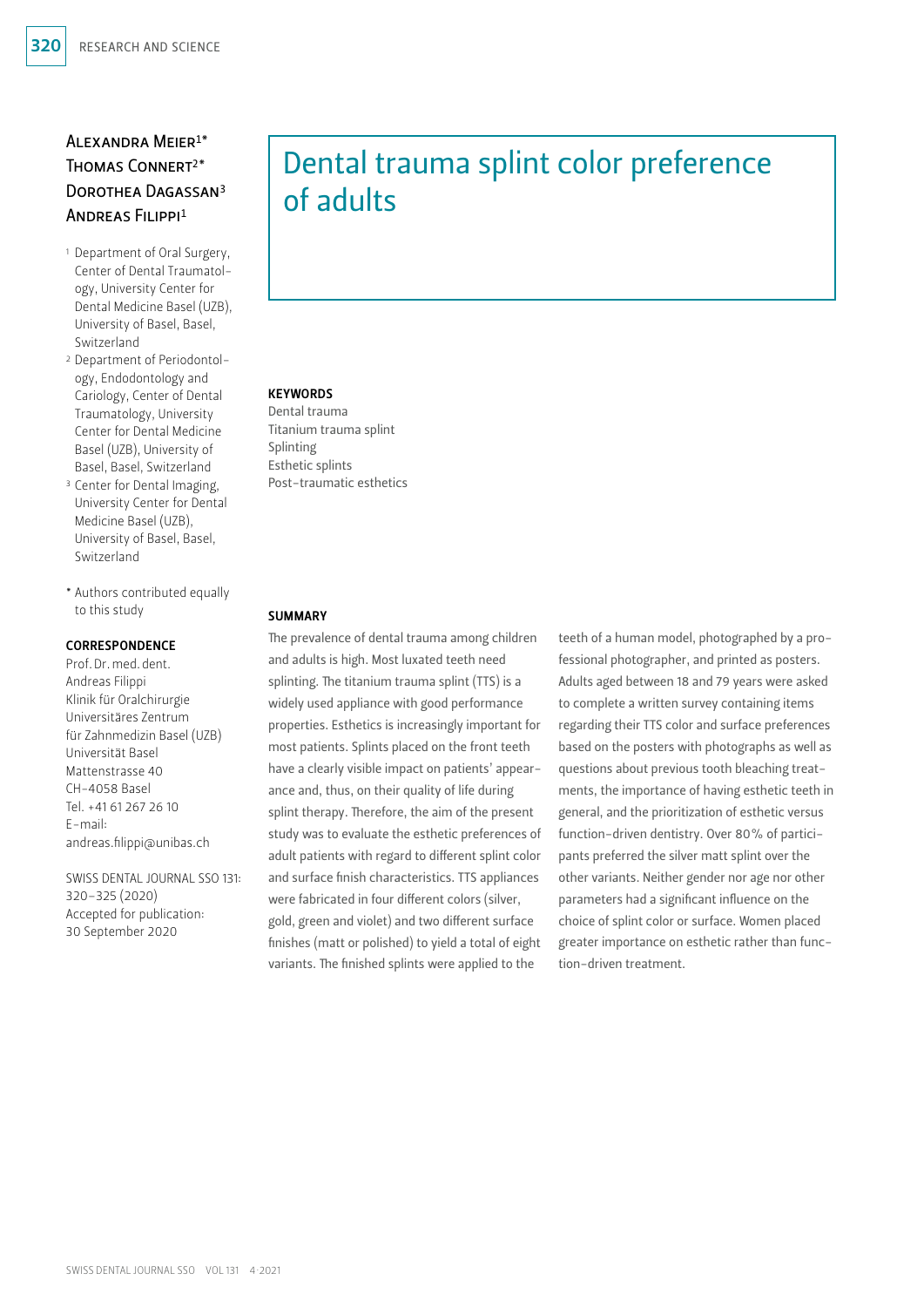# Introduction

The prevalence of dental trauma is high (ANDREASEN & ANDREASEN 1990; Andersson 2013). Every effort should be made to save and maintain injured permanent teeth (Kaste et al. 1996; Hamilton et al. 1997; Flores et al. 2001; Kahler et al. 2016). Traumatically luxated or avulsed permanent teeth need to be repositioned or replanted and stabilized with a splint (BARRET & KENNY 1997; Flores et al. 2001; Pohl et al. 2005; Andersson et al. 2016; Diangelis et al. 2017). Various trauma splints and splinting techniques are available that achieve more or less good clinical results (Oikarinen et al. 1992; Kahler et al. 2016; Ben Hassan et al. 2016). The aim of successful splinting is to support the healing process of the periodontal ligament (PDL) (von ARX ET AL. 2000, 2001a, 2001b; Filippi et al. 2002; Ben Hassan et al. 2016). To support healing, a splint should have passive and flexible mechanical characteristics that allow physiologic tooth mobility (Kristerson & Andreasen 1983; Oikarinen 1990; Mazzoleni et al. 2010; Ben Hassan et al. 2016). One of the existing splints with good mechanical properties is the titanium trauma splint (TTS) by Medartis® (Basel, Switzerland). As a "low rigidity flexible splint", the TTS causes very little restriction of mobility and thus enhances the process of periodontal healing (KRISTERSON & Andreasen 1983; Berude et al. 1988; Mandel 1989; Ben Hassan et al. 2016). The TTS was first introduced 20 years ago; it originally came in a golden matt version; it is easy to apply and requires little chairside time (BEN HASSAN ET AL. 2016).

Esthetic demands have increased during the last years (Larsson 2010; Joiner & Luo 2017), and a dental accident needing splinting of teeth has a considerable esthetic impact on the patient. Previous studies have shown that there are other splints with better esthetics than the TTS, e.g., nylon fishing lines (Ben HASSAN ET AL. 2016). The TTS achieves good clinical results, but has esthetic disadvantages, which impact the patient's quality of life during splint therapy (von Arx et al. 2001a; Filippi et al. 2002; Ben Hassan et al. 2016). The reported esthetic impact of the TTS is most probably related to its conspicuous color (Joiner & Luo 2017). A characteristic of modern society is the importance placed on a pleasant physical appearance. During interaction between people, two of the first things observed are the eyes and the mouth; therefore, it is logical that the mouth and front teeth are important aspects (SAMORODNITZKY-NAVEH ET AL. 2007; DUDEA et al. 2012; Nayak et al. 2019). Splinted teeth often impair a patient's oral health-related quality of life and personal esthetics during daily life and business (von ARX ET AL. 2001A; BEN HASSAN et al. 2016). Important parameters for successful treatment are not only clinical parameters but also patient-related satisfaction (Heydecke 2002; Spanemberg et al. 2019). If the treated teeth are not perceived as sufficiently pleasing to the patient's eye, there can be negative effects such as the patient feeling embarrassed, being unhappy, avoiding smiling and suffering (HEYDECKE 2002; Alkhatib et al. 2004; Larsson 2010; Dudea et al. 2012; Spanemberg et al. 2019). To avoid treatment outcomes that cause feelings like this and impair the patient's quality of life, it is important to have an esthetically well-accepted treatment option after a dental accident. To improve patient satisfaction during splint therapy in adults, we tested eight different TTS variants in four different colors (gold, silver, violet and green) with two different surface finishes each (matt and polished).

The aim of this study was to evaluate patients' splint color and surface finish preferences and to identify the most preferred TTS variant with the highest optical acceptance rate in order to improve the patients' quality of life during splint therapy.

# Materials and Methods

Eight different TTS variants were fabricated (Medartis® Basel, Switzerland) in order to determine which achieved the highest optical acceptance rate in adults. The splint variants differed in color (gold, silver, violet and green) and surface finish (matt or polished) (Fig.1), and were not commercially available at the time of the survey besides the gold polished version. This study was in accordance with the principles of the Declaration of Helsinki and the informed consent was obtained.

### Splint preparation and application

Each splint variant was adjusted and preformed on a plaster cast of a single human female's teeth with composite resin (Tetric Evo Flow A1, Ivoclar Vivadent®, Schaan, Liechtenstein), lightcured with a polymerization lamp (three-point fixation) (Bluephase, Ivoclar Vivadent®, Schaan, Liechtenstein) for 30 seconds, removed from the cast, and placed on the model's teeth without using new composite or damaging the teeth in any way. Placed like this, each splint was photographed in a standardized manner on the same model (Fig.2). The model was not



Fig.1 Titanium trauma splint variants in four different colors (silver  $[A]$ , gold [B], violet [C] and green [D]) and two different surface finishes: matt (upper variant) and polished (lower variant)



Fig. 2 Silver matt titanium trauma splint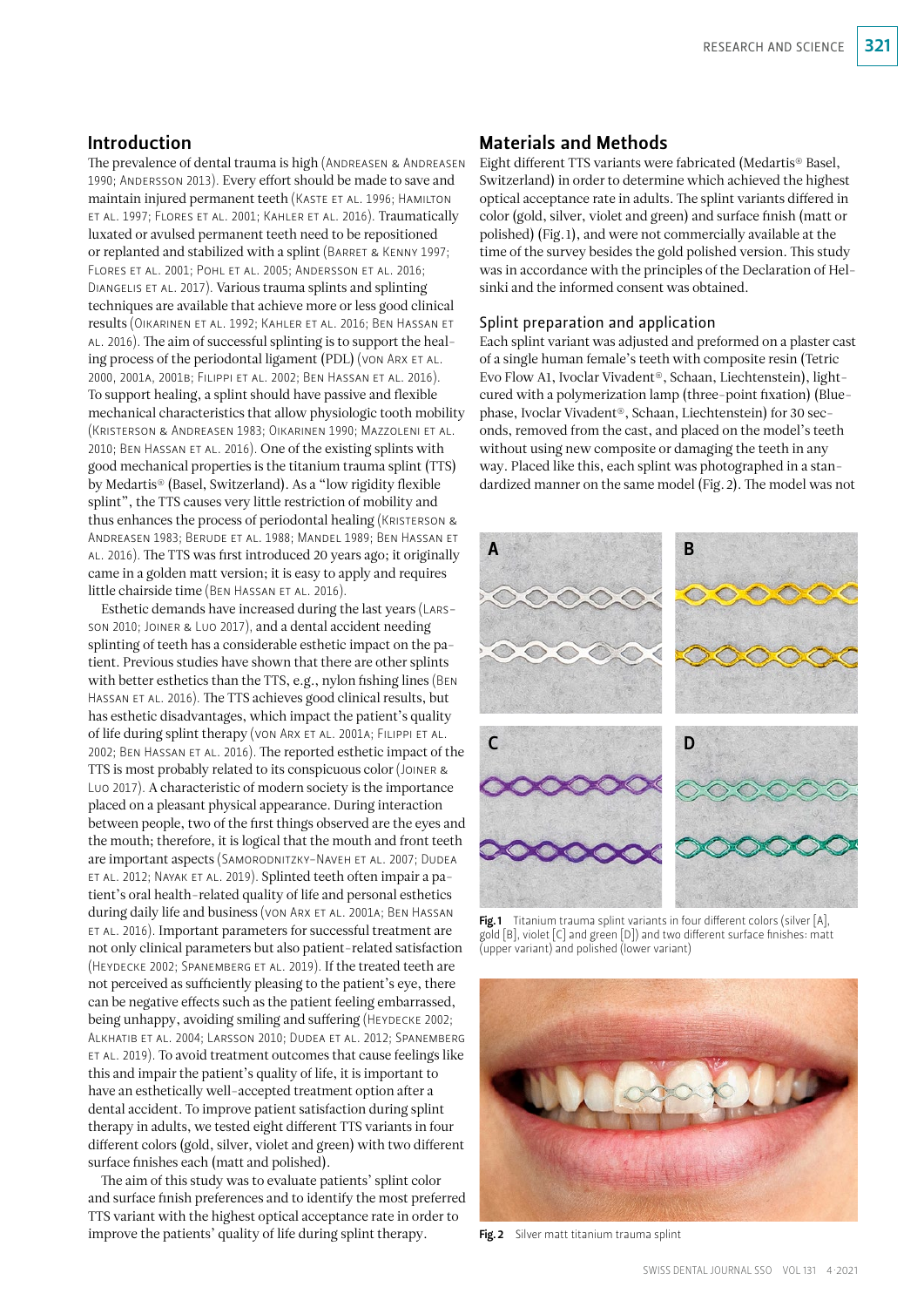| <b>Tab.</b> I Questionnaire items      |                                                      |  |  |  |  |  |
|----------------------------------------|------------------------------------------------------|--|--|--|--|--|
| Age                                    |                                                      |  |  |  |  |  |
| Gender                                 | Female/Male                                          |  |  |  |  |  |
| Color blindness                        | Yes/No                                               |  |  |  |  |  |
| Preferred color                        | $(1)$ Gold, $(2)$ Silver, $(3)$ Violet,<br>(4) Green |  |  |  |  |  |
| Preferred surface finish               | Matt/Polished                                        |  |  |  |  |  |
| Previous bleaching                     | Yes/No                                               |  |  |  |  |  |
| Treatment priority                     | <b>Function/Esthetics</b>                            |  |  |  |  |  |
| Importance of having esthetic<br>teeth | Scale of 1 to 6<br>(1, lowest, to 6, highest)        |  |  |  |  |  |

an actual patient but based on an individual who had suffered a dental accident in the past.

The pictures were taken by a professional photographer with a Nikon D700 full-frame body and a 24–70mm f/2.8 lens. The following settings were used for all photographs: focal length 70mm, aperture f9, shutter speed 1/160. The photos were processed with PowerPoint (Microsoft®, Redmond, USA) and printed as 59.4 × 84.1cm posters (DIN A1) showing all eight different splint color (gold, silver, violet and green) and surface finish (matt vs. polished) combinations.

### Splint preference questionnaire

Each participant completed a written questionnaire surveying their trauma splint color and surface finish preferences as well as their age, sex, eyesight (color blindness) and opinions regarding the importance of dental esthetics, including questions on previous bleaching treatments, the prioritization of esthetic versus function-driven dental treatment, and the importance of having esthetic teeth in general. Questionnaire items are summarized in Table I.

The survey was conducted in a single private dental office and completed by 397 people aged between 18 and 79 years. Twenty-five were excluded due to color-blindness or illegible handwriting. The remaining 372 participants consisted of 222 females and 150 males, who were divided into five different age groups for the statistical analysis: 18–30 years, 31–40 years, 41–50 years, 51–60 years and older than 60 years.

Descriptive statistics comprised the mean and standard deviation (SD) of continuous variables as well as the median and interquartile range (IQR) of categorical variables. The following significance tests were also performed as indicated: Student's t-test, F-test, Fisher's exact test, chi-square test, Wilcoxon rank-sum test and/or Kruskal-Wallis test.

Adjustment for age and gender was accomplished using additional regression models. Variable linear regression models were used in the case of Gaussian distribution of outcomes, and logistic regression models were performed in the case of binary outcome variables. In the case of Poisson-distributed variables, a general linear model was run to allow for over-dispersion of the Poisson distribution. The difference between mean values or odds ratios (OR) was estimated with the corresponding 95% confidence interval (CI) and p-value according to the regression model. A p-value <0.05 was considered significant. No adjustment for multiple comparisons was done due to the descriptive nature of the study. All analyses were performed using the statistical program R (version 3.5.3).

# Results

More women ( $n = 222, 59.7\%$ ) participated in the survey than men (n = 150, 40.3%). The 31 to 40-year-olds formed the largest group ( $n=119, 32.0\%$ ). Of the 372 participants, 335 (90.1%) preferred the silver splint, and most of them preferred the silver splint with a matt surface. No examined factor (age, previous bleaching treatments, prioritization of function versus esthetic-driven dental treatment, and the importance of having esthetic teeth in general) had a significant influence on color or surface preference. The silver matt splint was the most popular variant ( $n=306, 82.3\%$ ) across all age groups (Tab.II). Participants who preferred the matt surface were on average five years younger than the mean study population ( $p = 0.026$ ). Furthermore, this surface was preferred 2.7 times more by women than men (OR=2.7, p=0.004). In contrast to women, men generally had lower regard for esthetic compared to function-driven treatment  $(p=0.049)$  (Tab. III). Regarding the importance of having esthetic teeth in general, men found it less important than women  $(p < 0.001)$ .

| Tab. II   | Color and surface finish choices by age group |              |                  |                |                    |                |                    |               |                   |
|-----------|-----------------------------------------------|--------------|------------------|----------------|--------------------|----------------|--------------------|---------------|-------------------|
| Age       | Total                                         | gold<br>matt | gold<br>polished | silver<br>matt | silver<br>polished | violet<br>matt | violet<br>polished | green<br>matt | green<br>polished |
| $18 - 30$ | 70                                            | $3(4.3\%)$   | $0(0.0\%)$       | $60(85.7\%)$   | $3(4.3\%)$         | $2(2.9\%)$     | $0(0.0\%)$         | $1(1.4\%)$    | $1(1.4\%)$        |
| $31 - 40$ | 119                                           | $3(2.5\%)$   | $1(0.8\%)$       | $102(85.7\%)$  | $8(6.7\%)$         | $1(0.8\%)$     | $0(0.0\%)$         | $2(1.7\%)$    | $2(1.7\%)$        |
| $41 - 50$ | 86                                            | $0(0.0\%)$   | $2(2.3\%)$       | 70 (81.4%)     | $9(10.5\%)$        | $1(1.2\%)$     | $1(1.2\%)$         | $3(3.5\%)$    | $0(0.0\%)$        |
| $51 - 60$ | 53                                            | $3(5.7\%)$   | $1(1.9\%)$       | $41(77.4\%)$   | $3(5.7\%)$         | $2(3.8\%)$     | $0(0.0\%)$         | $2(3.8\%)$    | $1(1.9\%)$        |
| >60       | 44                                            | $1(2.3\%)$   | $2(4.5\%)$       | 33 (75.0%)     | $6(13.6\%)$        | $0(0.0\%)$     | $1(2.3\%)$         | $0(0.0\%)$    | $1(2.3\%)$        |
| Total     | 372                                           | $10(2.7\%)$  | $6(1.6\%)$       | $306(82.3\%)$  | $29(7.8\%)$        | $6(1.6\%)$     | $2(0.5\%)$         | $8(2.2\%)$    | $5(1.3\%)$        |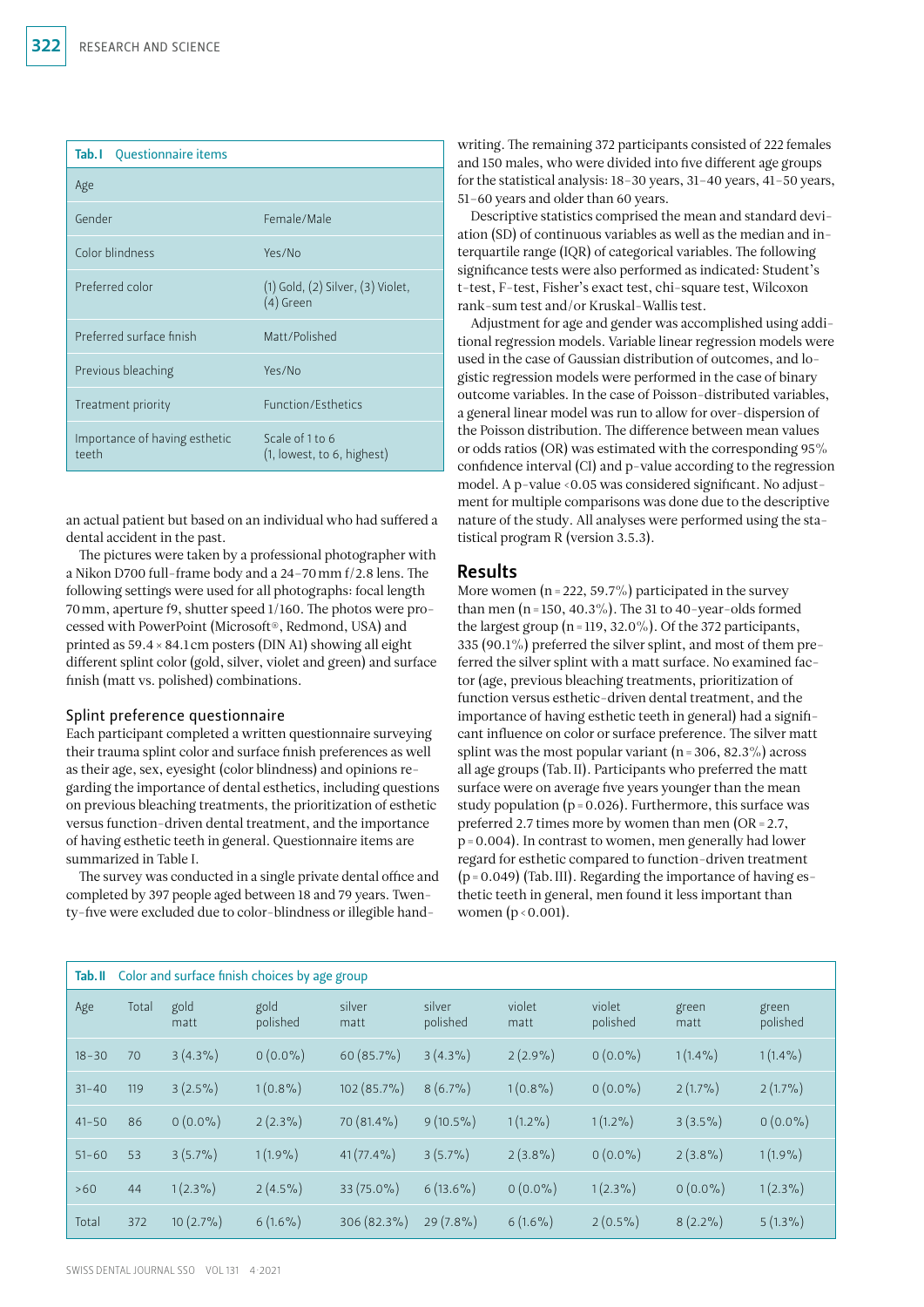| Prioritization of functional versus esthetic-driven<br>Tah III<br>treatment |               |               |              |  |  |  |  |
|-----------------------------------------------------------------------------|---------------|---------------|--------------|--|--|--|--|
| Treatment<br>priority                                                       | Women         | Men           | Total        |  |  |  |  |
| Functionality                                                               | $135(60.8\%)$ | $110(73.3\%)$ | 245 (65.9%)  |  |  |  |  |
| <b>Esthetics</b>                                                            | $63(28.4\%)$  | $31(20.7\%)$  | $94(25.3\%)$ |  |  |  |  |
| <b>Both</b>                                                                 | $24(10.8\%)$  | $9(6.0\%)$    | $33(8.9\%)$  |  |  |  |  |

# **Discussion**

Among researchers and the general population, awareness of the impacts of oral health and anterior esthetics is increasing, and these factors can affect a person's quality of life in a negative way (Hawley et al. 1996; Alkhatib et al. 2004; Larsson 2010; Dudea et al. 2012; Spanemberg et al. 2019). This study was performed to help to avoid a further decrease of patients' quality of life due to splinting therapy. The results of our survey showed that silver matt was the most popular TTS variant, and it was the splint with the highest optical acceptance rate. No factor studied had an influence on splint color or surface choice. Our findings also show that women have higher esteem for esthetics than men.

Various splints are available in different materials and have been tested in previous studies (BEN HASSAN ET AL. 2016). They include the wire-composite splint, the twist-flex wire, the button-bracket splint, the resin splint, the titanium trauma splint, the single and double fiberglass splint, the nylon (fishing) line, the power chain and other splints (von Arx et al. 2001a; Filippi et al. 2002; Ben Hassan et al. 2016). Some of them – like the double fiberglass splint – are too stiff to achieve good periodontal healing, and others – like the twist-flex wire – are not easy to apply. The nylon line achieved good results and stiffness characteristics and was found to be the most esthetically pleasing, but was difficult to apply due to its small diameter. Another disadvantage was that it broke easily away from the bonding material, resulting in tooth movement and the need for resplinting (Ben Hassan et al. 2016). Besides esthetics and durability, the need to not have to repeat treatment over and over again is also important for a good quality of life during splint therapy (SPANEMBERG ET AL. 2019). The TTS was shown to achieve good clinical results: due to its low stiffness, it causes relatively little restriction of mobility; moreover, it is easy to apply, has good stability and does not detach over the splinting period. Because of its preshaped holes, the bonding material does not leak all over the tooth surface and the splint remains mechanically well secured on the tooth (Meshari et al. 2016). However, it causes minor esthetic impairment and has the highest material costs (von ARX ET AL. 2001A).

It might be considered a limitation that this study only compared different variants of the TTS. A lot of other splints like the nylon fishing line have shown good esthetic results as well. Due to the study design, we cannot know if the participants would have chosen the silver matt TTS over the nylon fishing line. From the conducted survey we can only say that the silver TTS causes less esthetic impairment than the golden TTS and that more patients prefer the matt surface over the polished one.

In the present study, patients that were well and did not suffer a dental trauma were questioned. Therefore, they were not exposed to such a stressful situation. It remains open, whether

trauma patients also see aesthetics as a priority. Furthermore, children and adolescents were deliberately excluded from the study even though they belong to the majority of patients experiencing dental accidents. The authors assumed that aesthetic aspects are more important to adults. That is why the survey focused on them. How the results would differ for children and adolescents would need to be assessed in a further study.

The use of a TTS is of short duration. This raises the question, whether there even is a need for different colored splints, or if a golden one suffices. With the results of the present survey the authors attempted to alleviate the burden of difficult dental situations, such as a trauma, by reducing the aesthetic impact to a minimum. Previous studies demonstrated that the TTS achieves good clinical results. However, from an aesthetic perspective, they are perceived as bothersome (von ARX ET AL. 2001A, 2001B; Filippi et al. 2002; Ben Hassan et al. 2016). Therefore, it is the authors' belief that dental trauma patients are receptive towards an aesthetic treatment.

The present study investigated eight TTS variants in four different colors with two different surface finishes each. The main objective was to identify any possible preferences regarding optical acceptance of the different splints. The colors were easy to distinguish, but it was difficult to differentiate between the matt and polished surfaces. Nevertheless, the results were statistically significant.

The fact that the difference between the surface finishes was quite small leads to the question of whether the participants should have had the option to check "I don't see any difference". This option was not included on the questionnaire in order to get a clear "EITHER/OR" decision. In these cases, the participants were encouraged to have a closer look at the splints and then decide which one they liked best, and not to merely take a quick look and answer "I don't see any difference". For a better visual presentation, it might have been helpful to provide a video of the model wearing the different TTS variants. However, it would not have been possible to produce identical videos showing the different splints without computer-animated procedures.

Our study findings suggest that silver matt is by far the most preferred TTS color and surface finish combination. Therefore, it is highly recommended to use silver matt trauma splints, as they can satisfy the needs of almost all patients.

# Acknowledgements

The authors thank Dr. Urs Simmen, Statistical Consulting, for the statistical analysis and Monika Müller for the professional photographs. We are grateful to Suzyon Wandrey and Owen Bürgler-Gärtner for their English language support.

# Ethical Approval

This study was approved through the Ethics Committee Nordwest and Central Switzerland EKNZ, in 2016.

# Zusammenfassung Einleitung

Die Wahrscheinlichkeit, einmal im Leben einen Zahnunfall zu haben, ist hoch. Unfallbedingt dislozierte oder avulsierte Zähne können repositioniert bzw. replantiert und mithilfe von Zahntraumaschienen stabilisiert werden. Um eine parodontale Heilung zu erzielen, muss die Schiene passiv aufliegen und eine gewisse Zahneigenbeweglichkeit ermöglichen. Die Titantraumaschiene (TTS) von Medartis® (Basel, Schweiz) entspricht den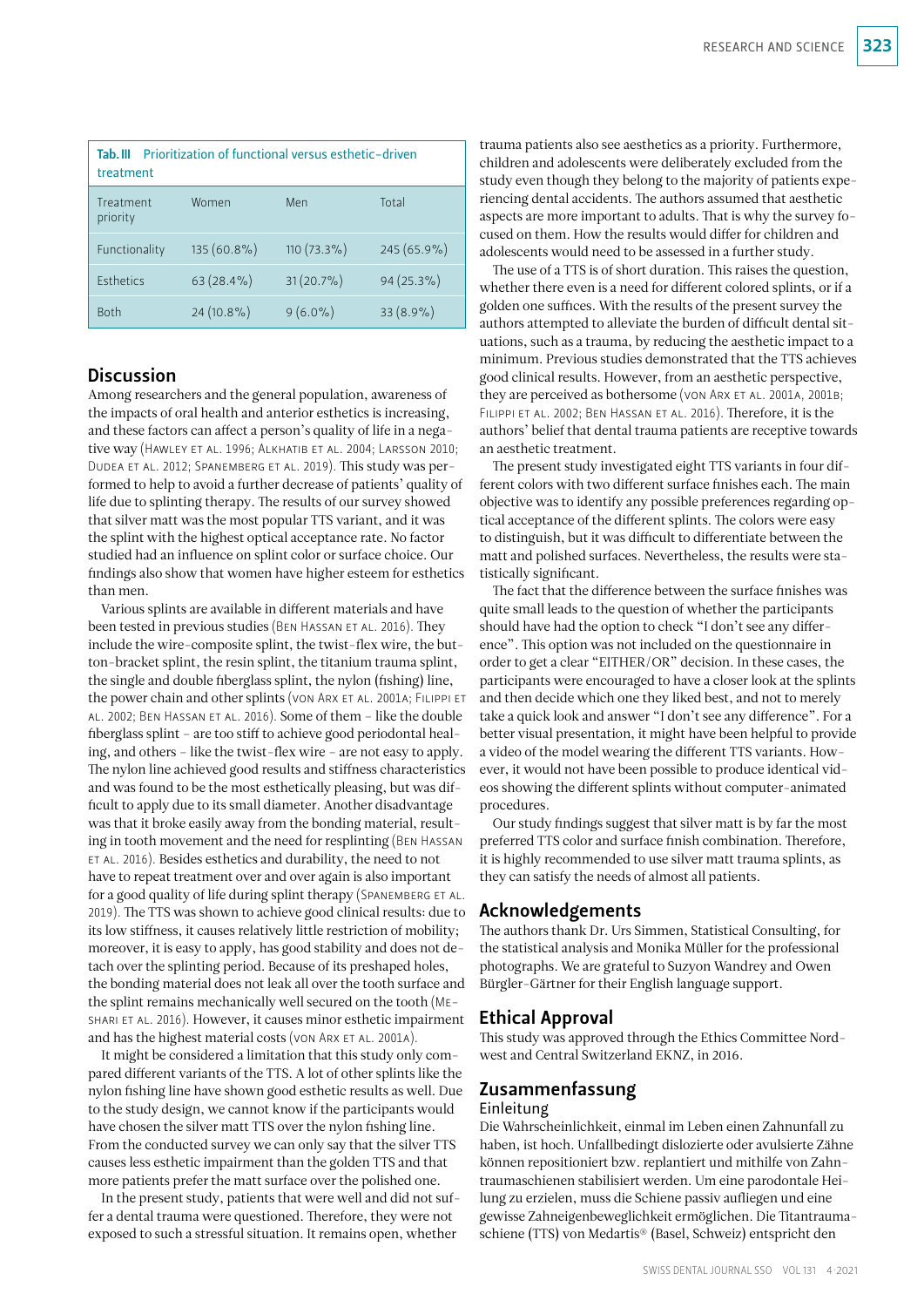geforderten Eigenschaften. Das Original gibt es seit über 20 Jahren mit einer gold-matten Oberfläche.

Mittels TTS stabilisierte Unfallzähne zeigen gute Behandlungsergebnisse. Leider ist die Schiene deutlich sichtbar, was Patienten teilweise als ästhetisch kompromittierend beurteilen. Ästhetische Ansprüche haben in den letzten Jahren zugenommen. Zusätzlich zum Wunsch nach der medizinisch optimalen Behandlung werden minimalste ästhetische Einbussen während der Behandlungsdauer gefordert. Vorgängige Studien haben gezeigt, dass andere Schienen bessere ästhetische Resultate erzielen als die TTS. Die Autoren vermuten, dass dies auf die goldene Farbe der TTS zurückzuführen ist. Um Gefühle wie Scham oder die Vermeidung von Lachen bzw. Sprechen zu verhindern, ist es wichtig, gute ästhetische Ergebnisse bereits während der Traumabehandlung anzustreben. Ziel der vorliegenden Untersuchung war es, zu evaluieren, ob Patienten ästhetische Präferenzen für TTS in anderen Ausführungen zeigen. Es wurden acht verschiedene TTS-Varianten hergestellt. Die Patienten sollten auswählen, welche Variante sie im Falle einer unfallbedingten Zahnschienung wählen würden.

### Material und Methoden

Die TTS wurden in Gold, Silber, Grün und Violett hergestellt, je in einer matten und in einer glänzenden Ausführung. Sie wurden auf Gipsmodellen adaptiert und nach Aushärtung der Klebestellen auf ein weibliches Gebiss appliziert. Die Schienen wurden professionell fotografiert, identisch dargestellt und auf Poster von 59,4 × 84,1cm gedruckt. Jeder Studienteilnehmer wurde aufgefordert, sich für eine Farbe und anschliessend für eine Oberfläche zu entscheiden. Weiter wurde nach dem Alter, nach dem Geschlecht, nach einer etwaigen Farbenblindheit, nach der Einschätzung der Wichtigkeit von schönen Zähnen, nach früheren Bleachings sowie nach der Priorität einer ästhetischen gegenüber einer funktionellen Therapie gefragt. Insgesamt wurden 397 Patienten zwischen 18 und 79 Jahren interviewt. Nach Ausschluss von farbenblinden Patienten und unvollständig ausgefüllten Fragebogen wurden die Daten statistisch ausgewertet.

### Resultate

Insgesamt wurden 372 Personen in die Studie eingeschlossen, wobei mehr Frauen (n=222, 59,7%) als Männer (n=150, 40,3%) teilnahmen. 335 (90,1%) von 372 Teilnehmern präferierten die silberne Schiene. Die matte Variante der silbernen Schiene wurde von insgesamt 306 (82,3%) der Befragten gewählt. Keiner der eruierten Faktoren (Alter, früheres Bleaching, Priorität von Ästhetik oder Funktion sowie Wichtigkeit schöner Zähne) hatte einen statistisch signifikanten Einfluss auf das Resultat. Über alle Varianten hinweg wählten Frauen 2,7-mal häufiger eine matte Schiene als Männer. Die Studienteilnehmer, die eine matte Variante als Präferenz angaben, waren im Durchschnitt fünf Jahre jünger als diejenigen, die eine glänzende Variante bevorzugten. Männliche Studienteilnehmer bewerteten schöne Zähne im Allgemeinen als weniger wichtig im Vergleich zur weiblichen Studienpopulation.

### Diskussion

Die ästhetischen Ansprüche sind auch bei zahnmedizinisch unabdingbaren Behandlungen wie Schienung nach Zahntrauma gestiegen. Dem soll durch eine möglichst wenig die Ästhetik kompromittierende Schienung Rechnung getragen werden.

TTS mit einer silbrig-matten Oberfläche erfüllen diesen Anspruch gemäss der vorliegenden Untersuchung am besten.

# Résumé

### Introduction

La probabilité d'avoir un accident dentaire une fois dans sa vie est élevée. Les dents disloquées ou avulsées à la suite d'un accident peuvent être repositionnées ou réimplantées et stabilisées à l'aide d'attelles de traumatologie dentaire. Afin d'obtenir une guérison parodontale, l'attelle doit être posée de manière passive et permettre une certaine mobilité dentaire. L'attelle de traumatologie en titane (TTS) de Medartis® (Bâle, Suisse) correspond aux caractéristiques requises. Le modèle original est disponible depuis plus de 20 ans avec une finition dorée mate.

Les dents accidentées stabilisées avec la TTS présentent de bons résultats de traitement. Malheureusement, l'attelle est clairement visible et jugée comme gênante sur le plan esthétique par certains patients. Les exigences esthétiques ont augmenté au cours des dernières années. Outre le désir d'un traitement médical optimal, des atteintes minimales à l'esthétique sont souhaitées pendant la durée du traitement. Des études antérieures ont montré que d'autres attelles offraient de meilleurs résultats esthétiques que la TTS. Les auteurs présument que cela est dû à la couleur dorée de la TTS. Afin d'éviter que les patients souffrent de sentiments tels que la honte ou s'abstiennent de sourire ou de parler, il est important de chercher à obtenir de bons résultats esthétiques dès le traitement du traumatisme. L'objectif de la présente étude était d'évaluer si les patients montrent des préférences esthétiques pour les attelles TTS dans d'autres modèles. Huit variantes différentes de TTS ont été fabriquées. Les patients ont été invités à choisir la variante qu'ils choisiraient s'ils devaient porter une attelle dentaire à la suite d'un accident.

### Matériel et méthodes

Les attelles TTS ont été réalisées dans une variante dorée, argentée, verte et violette, chacune avec une finition mate et une finition brillante. Elles ont été adaptées sur des modèles en plâtre et appliquées sur une dentition féminine après le durcissement des surfaces adhésives. Les attelles ont été photographiées professionnellement, représentées à l'identique et imprimées sur des affiches de 59,4cm× 84,1cm. Chacun des participants de l'étude a été invité à choisir une couleur préférée, puis une finition préférée. Il a également été demandé aux participants d'indiquer leur âge, leur sexe, leur éventuel daltonisme, l'importance qu'ils accordent aux belles dents, s'ils ont effectué un blanchiment dentaire et s'il privilégie la thérapie esthétique ou la thérapie fonctionnelle. Au total, 397 patients âgés de 18 à 79 ans ont été interrogés. Après exclusion des patients daltoniens et des questionnaires remplis de manière incomplète, les données ont fait l'objet d'une évaluation statistique.

#### Résultats

Au total, 372 personnes ont été prises en compte dans l'étude, avec un nombre plus élevé de femmes (n=222, 59,7%) que d'hommes (n=150, 40,3%). 335 (90,1%) des 372 participants ont choisi l'attelle argentée comme préférence. La variante mate de l'attelle argentée a été choisie par 306 (82,3%) des participants au total. Aucun des facteurs définis (âge, blanchiment dentaire effectué, priorité de l'esthétique ou de la fonction et importance des belles dents) n'a eu d'influence statisti-